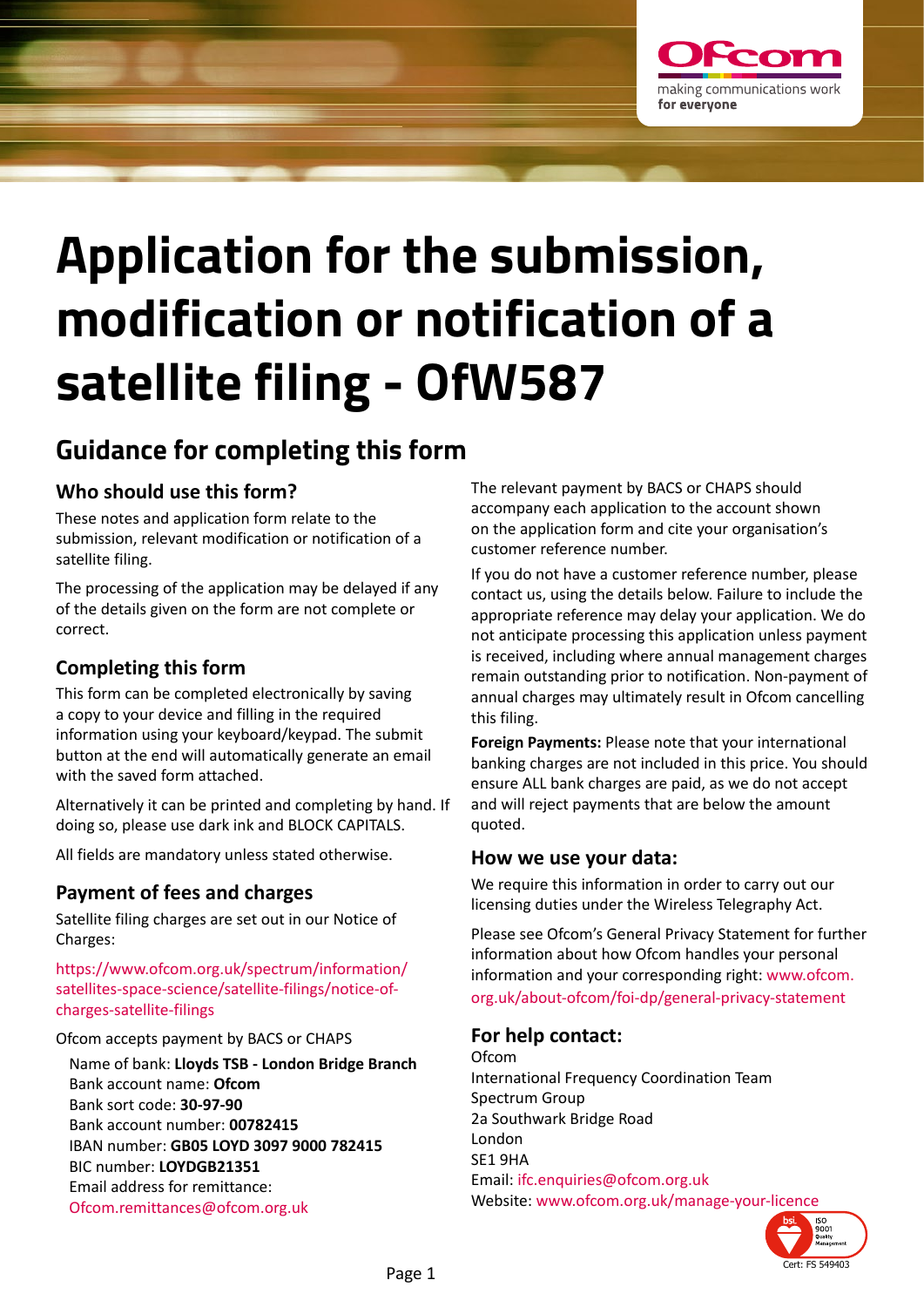### **A. Application purpose**

### **A.1 This application is to apply for:**

a new satellite filing

a modification to an existing satellite filing - please provide the existing satellite filing:

#### **Now continue to question D.4**

a notification of an existing satellite filing - please provide the existing satellite filing:

**Now continue to question D.4**

### **B. Applicant details**

### **B.1 Applicant:**

Please provide the full name of the organisation which the satellite filing shall be authorised to at the ITU

### **B.2 Customer reference number:**

If you do not have a customer reference number please [contact the IFC team](mailto:ifc.enquiries%40ofcom.org.uk?subject=Customer%20reference%20number) to obtain one

### **B.3 Registered company number at UK Companies House:**

If the Applicant is registered in a British Overseas Territory, the Channel Islands or the Isle of Man, please provide the number on the registration certificate

#### **B.4 Applicant address:**

If the Applicant is registered in a British Overseas Territory, the Channel Islands or the Isle of Man, please provide additional relevant details

| Address  |  |  |  |
|----------|--|--|--|
|          |  |  |  |
|          |  |  |  |
| Postcode |  |  |  |
| Country  |  |  |  |

### **C. Contact details**

### **C.1 Application contact details:**

This is the contact responsible for this satellite filing application and its ongoing management

| Address  | Telephone |                            |
|----------|-----------|----------------------------|
|          | Mobile    |                            |
|          | Email     |                            |
| Postcode |           |                            |
| Country  |           | bsi.<br>$\int_{9001}^{50}$ |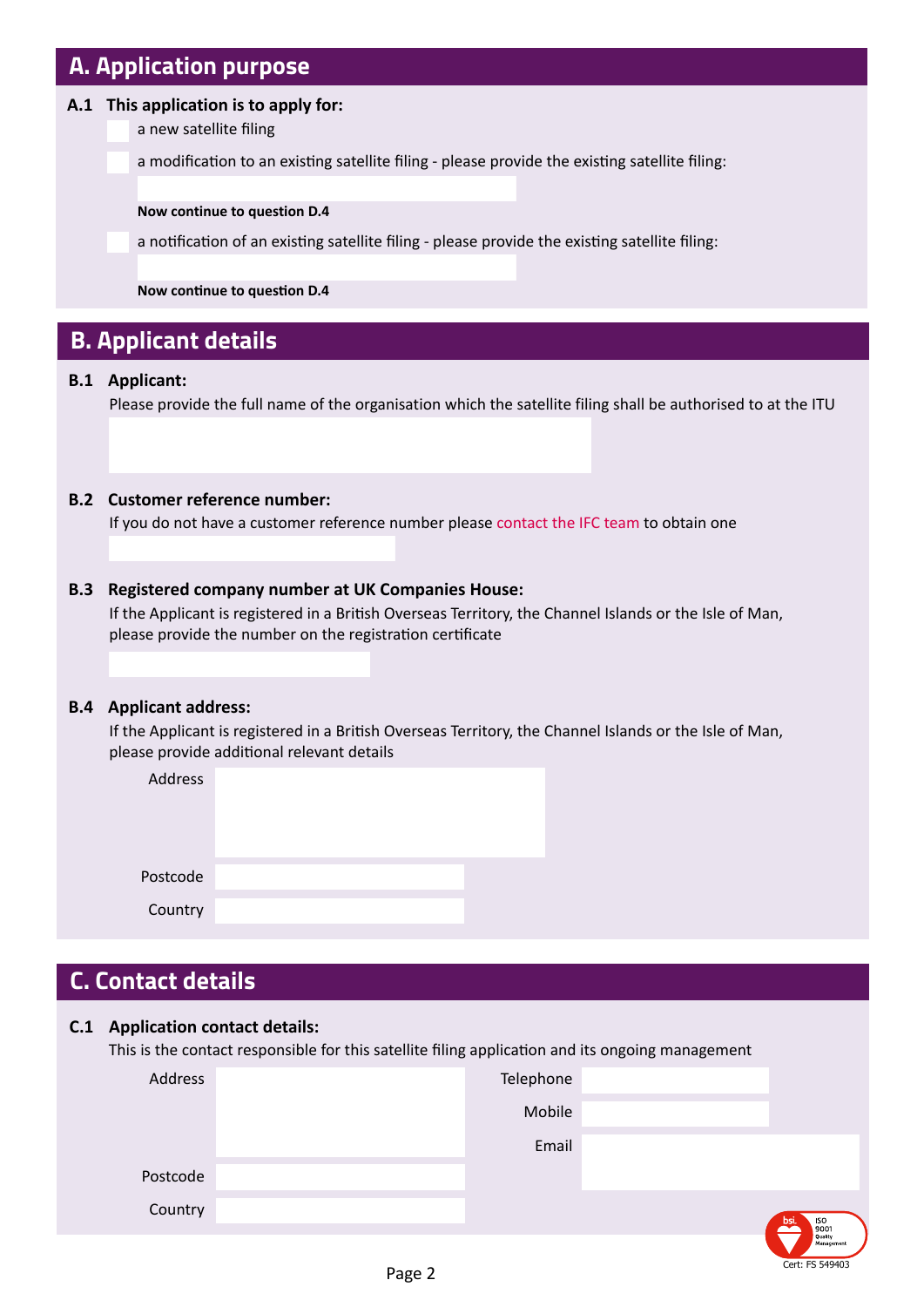| C.2 | <b>Billing contact details (if different from C.1):</b><br>This is the contact responsible for receiving invoices from the ITU and Ofcom |                                                                                                                                                |  |  |
|-----|------------------------------------------------------------------------------------------------------------------------------------------|------------------------------------------------------------------------------------------------------------------------------------------------|--|--|
|     | Address                                                                                                                                  | Telephone                                                                                                                                      |  |  |
|     |                                                                                                                                          | Mobile                                                                                                                                         |  |  |
|     |                                                                                                                                          | Email                                                                                                                                          |  |  |
|     | Postcode                                                                                                                                 |                                                                                                                                                |  |  |
|     | Country                                                                                                                                  |                                                                                                                                                |  |  |
| C.3 |                                                                                                                                          | Technical contact details (if different from C.1):<br>This is the contact responsible for addressing ITU queries and the filing's coordination |  |  |
|     | Address                                                                                                                                  | Telephone                                                                                                                                      |  |  |
|     |                                                                                                                                          | Mobile                                                                                                                                         |  |  |
|     |                                                                                                                                          | Email                                                                                                                                          |  |  |
|     |                                                                                                                                          |                                                                                                                                                |  |  |
|     | Postcode                                                                                                                                 |                                                                                                                                                |  |  |
|     | Country                                                                                                                                  |                                                                                                                                                |  |  |

### **D. Satellite filing details**

### **D.1 Name of satellite network / system**

Please enter the name of the satellite filing which will be used by the ITU

#### **D.2 Type of filing** (tick all boxes that apply)

CR/C <100 ITU Units

CR/C ≥100 ITU Units

EPFD mask assessment

API: Satellite filing containing frequencies not subject to coordination CRC: Satellite filing containing frequencies subject to coordination (including appendices AP30, 30A and AP30B of the Radio Regulations)

#### **D.3 Type of satellite network** (tick **one** box only)

Non-geostationary (NGSO)

Geostationary (GSO)

If geostationary please specify orbital location\*:

\*The orbital location within the geostationary arc where the satellite shall be located. Enter a numeric figure from -180° to 180°

Non-Geostationary Satellite: A satellite or satellites within a defined orbital plane or planes. One non-geostationary satellite network may cover one or more orbital planes and one or more satellites per orbital plane.

Geostationary Satellite: A geosynchronous satellite whose circular and direct orbit lies in the plane of the Earth's equator and which thus remains fixed relative to the Earth.

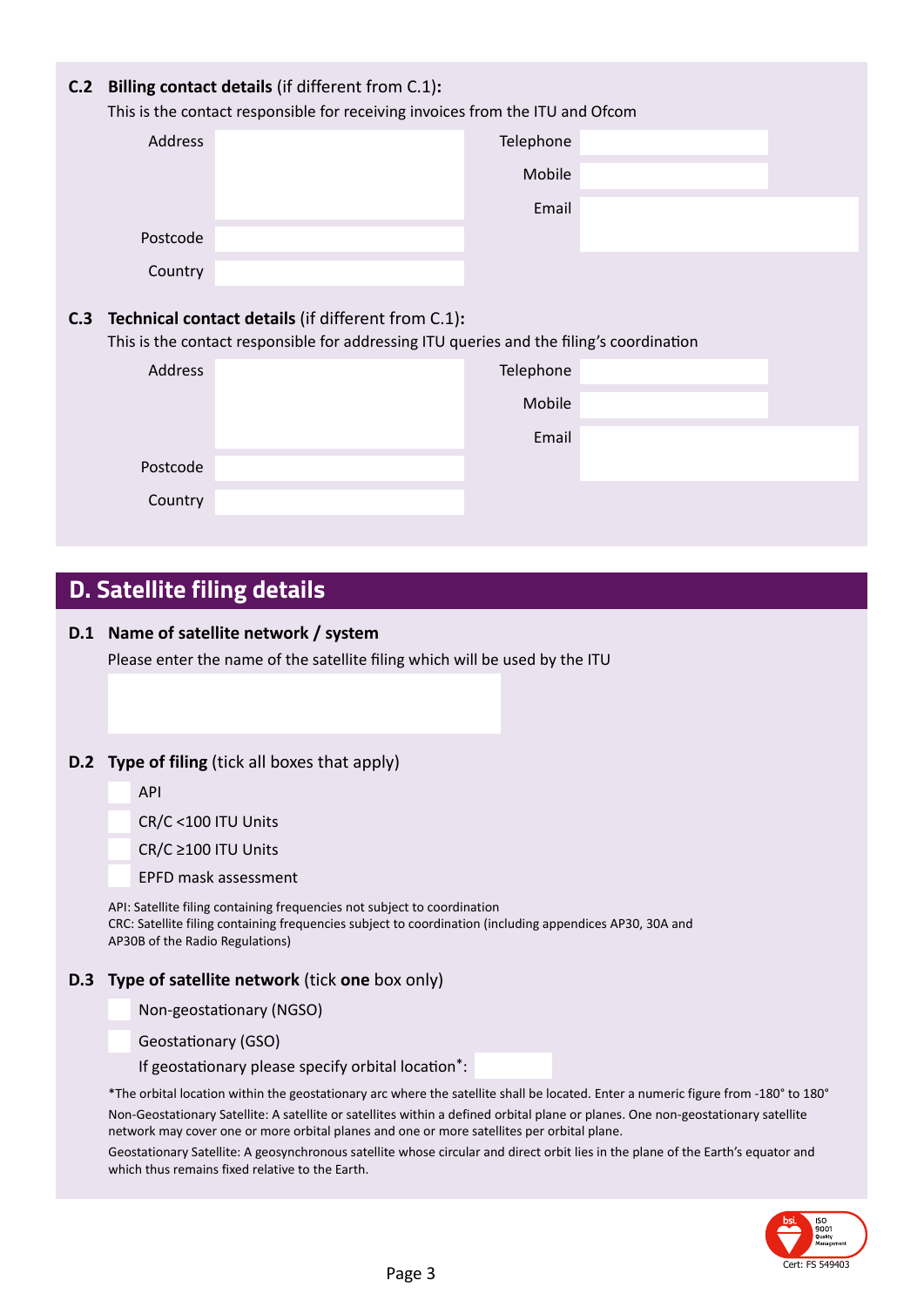### **D.4 Please list all unique frequency bands contained within your submission:**

(L-band, S-band, C-band, Planned C-band, X-band, Ku-band, Planned Ku-band, Ka-band, Planned Ka-band, BSS Ka-band, Q/V-band, E-band)

|                       | Frequency  | Frequency |                   |
|-----------------------|------------|-----------|-------------------|
| <b>Frequency band</b> | from (MHz) | to (MHz)  | Class of station* |
|                       |            |           |                   |
|                       |            |           |                   |
|                       |            |           |                   |
|                       |            |           |                   |
|                       |            |           |                   |
|                       |            |           |                   |
|                       |            |           |                   |
|                       |            |           |                   |
|                       |            |           |                   |
|                       |            |           |                   |
|                       |            |           |                   |
|                       |            |           |                   |
|                       |            |           |                   |
|                       |            |           |                   |
|                       |            |           |                   |
|                       |            |           |                   |
|                       |            |           |                   |
|                       |            |           |                   |
|                       |            |           |                   |
|                       |            |           |                   |
|                       |            |           |                   |
|                       |            |           |                   |
|                       |            |           |                   |
|                       |            |           |                   |
|                       |            |           |                   |
|                       |            |           |                   |
|                       |            |           |                   |
|                       |            |           |                   |
|                       |            |           |                   |
|                       |            |           |                   |
|                       |            |           |                   |
|                       |            |           |                   |
|                       |            |           |                   |
|                       |            |           |                   |
|                       |            |           |                   |
|                       |            |           |                   |
|                       |            |           |                   |
|                       |            |           |                   |
|                       |            |           |                   |
|                       |            |           |                   |
|                       |            |           |                   |
|                       |            |           |                   |
|                       |            |           |                   |

\* Class of station symbols can be found in the table 3 of the ITU preface; [https://www.itu.int/en/itu-r/space/preface/preface\\_e.pdf](https://www.itu.int/en/itu-r/space/preface/preface_e.pdf#page=146)

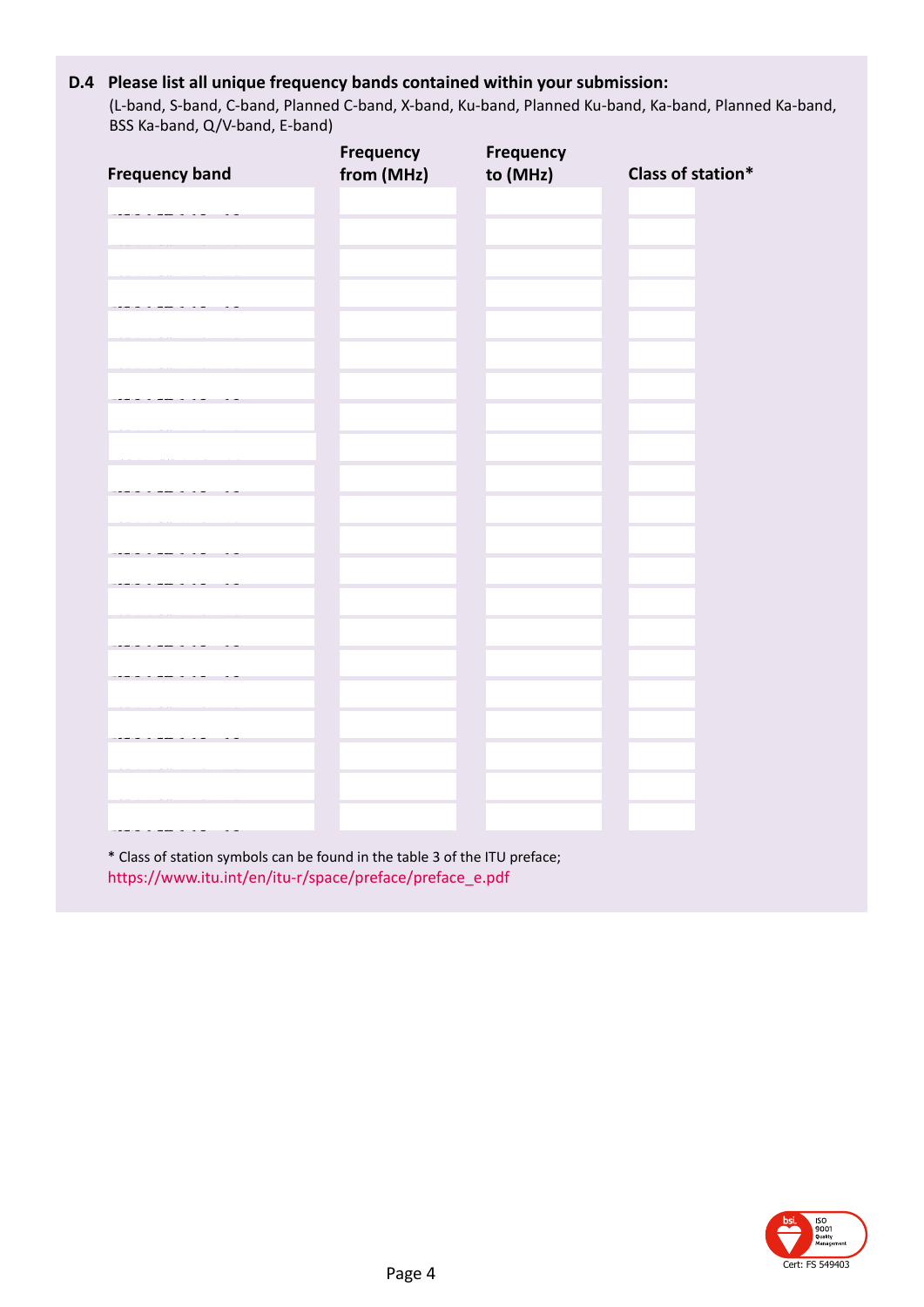### **E. Declaration**

**By signing this form, I/we confirm that we have the authority to act, including to give the undertakings below, on behalf of the Applicant in connection with this application to Ofcom for carrying out its related satellite filing work, in accordance with Ofcom's procedures for the management of satellite filings (as amended from time to time).**

In particular, by signing this declaration, I/we agree and undertake to:

- pay the appropriate charges and fees to Ofcom on or before their due dates as set out in Ofcom's Notice of Satellite Filing Charges from time to time; and
- pay the appropriate charges and fees to the ITU as set out in ITU Council's Decision 482 as modified from time to time.

I/we understand that Ofcom will not commence work on this application until payment is received. I/WE also acknowledge that any failure to pay the relevant fees or charges for this satellite filing may result in its cancellation.

This undertaking:

- applies whether or not Ofcom decides to cancel the Applicant's satellite filing and/or notifications with the ITU to which the Application relates and/or Ofcom decides to cease any related work; and
- will be a continuing guarantee from year to year and no alteration or amendment to this undertaking shall be of any force or effect.

### **Signed on behalf of the Applicant by its duly authorised representative(s):**

| Full name                    |  |  |
|------------------------------|--|--|
| Position in organisation     |  |  |
| Signature of applicant       |  |  |
| Date of signature (DDMMYYYY) |  |  |

#### *(If required\*)* **Signed by the Authority's representatives acting on the Applicant's behalf:**

| Full name                    |  |  |
|------------------------------|--|--|
| Position in organisation     |  |  |
| Signature of applicant       |  |  |
| Date of signature (DDMMYYYY) |  |  |

(\*) If this undertaking is signed by the Authority's representatives acting on the Applicant's behalf, it must also be signed by the Applicant's duly authorised representative(s) above.